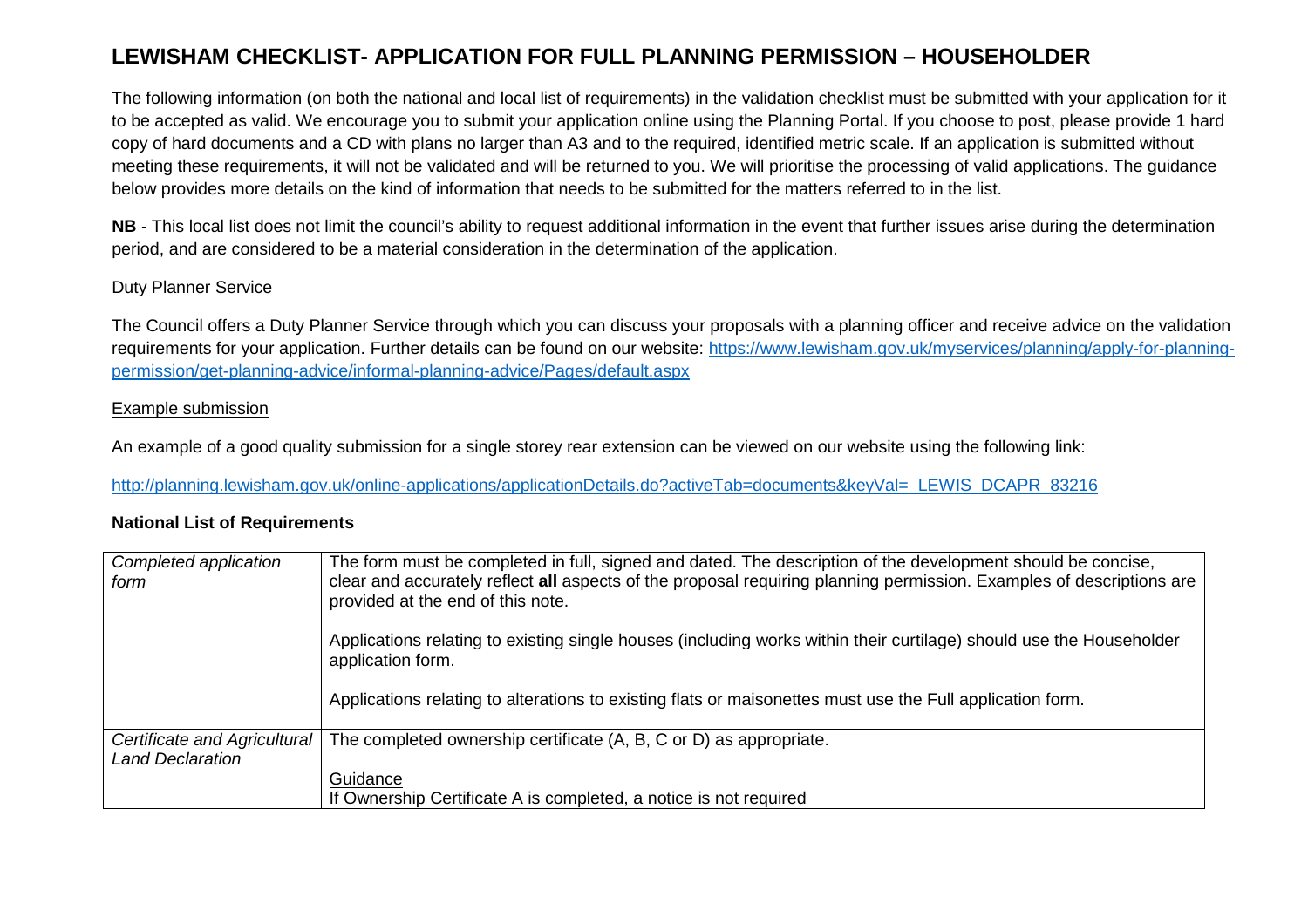|                             | If Ownership Certificate B is completed, Notice 1 is required                                                                           |
|-----------------------------|-----------------------------------------------------------------------------------------------------------------------------------------|
|                             | If Ownership Certificate C is completed, Notices 1 and 2 are required                                                                   |
|                             | If Ownership Certificate D is completed, Notice 2 is required                                                                           |
|                             |                                                                                                                                         |
|                             | You must complete and submit only one certificate with your application. Please note that if the pavement in front                      |
|                             | of your home is included in the application boundary, Certificate B must be completed and notice served on the                          |
|                             | Highways Authority (Lewisham Council or TfL as appropriate) if you are not the owner of the pavement.                                   |
|                             | Please note that if the declaration on the application form is dated more than 21 days after the date on which                          |
|                             | notice was served on other owners, the application will be invalid.                                                                     |
|                             | Guidance on how to fill out these forms can be found at the Planning Portal web site www.planningportal.gov.uk                          |
| Site location plan          | The site location plan must:                                                                                                            |
|                             | be at a scale of 1:1250 or 1:2500 (or larger if appropriate)                                                                            |
|                             | show sufficient roads and buildings adjacent to the application site to identify it exactly                                             |
|                             | show the direction of North                                                                                                             |
|                             | show the boundaries of the application site edged in red (including sufficient land to carry out the development                        |
|                             | i.e. access, landscaping, visibility splays and parking)                                                                                |
|                             | show any other land within the applicant's control edged in blue                                                                        |
|                             |                                                                                                                                         |
| Plans and drawings or       | Block Plans: existing and proposed at 1:200 or 1:500 scale<br>$\bullet$                                                                 |
| information necessary to    | Floor Plans: existing and proposed, including roof plans, at 1:50 or 1:100 scale<br>$\bullet$                                           |
| describe the subject of the | Elevations: existing and proposed at 1:50 or 1:100 scale<br>$\bullet$                                                                   |
| application                 | Sections: showing finished floor and site levels at 1:50 or 1:100 scale<br>$\bullet$                                                    |
|                             |                                                                                                                                         |
|                             | The existing and proposed situation can be shown on the same drawing where clearly depicted.                                            |
|                             |                                                                                                                                         |
|                             | Block Plans are required for all applications, except for window replacements and alterations to roofs. Block Plans                     |
|                             | must show at least the properties on either side and to the rear as well as existing and proposed features e.g.                         |
|                             | roads, parking areas, footpaths, any existing rivers, landscaping (including the extent and type of hard surfacing),                    |
|                             | boundary treatments including walls and fences where proposed, trees, buildings and other structures (e.g. cycle<br>and refuse stores). |
|                             |                                                                                                                                         |
|                             | General plan requirements                                                                                                               |
|                             | All submitted plans and drawings must:                                                                                                  |
|                             | - include a title and drawing number (with the relevant revision number as necessary);                                                  |
|                             | -show the direction of north                                                                                                            |
|                             | - be drawn to a recognisable scale (e.g. 1:50, 1:100, 1:200)                                                                            |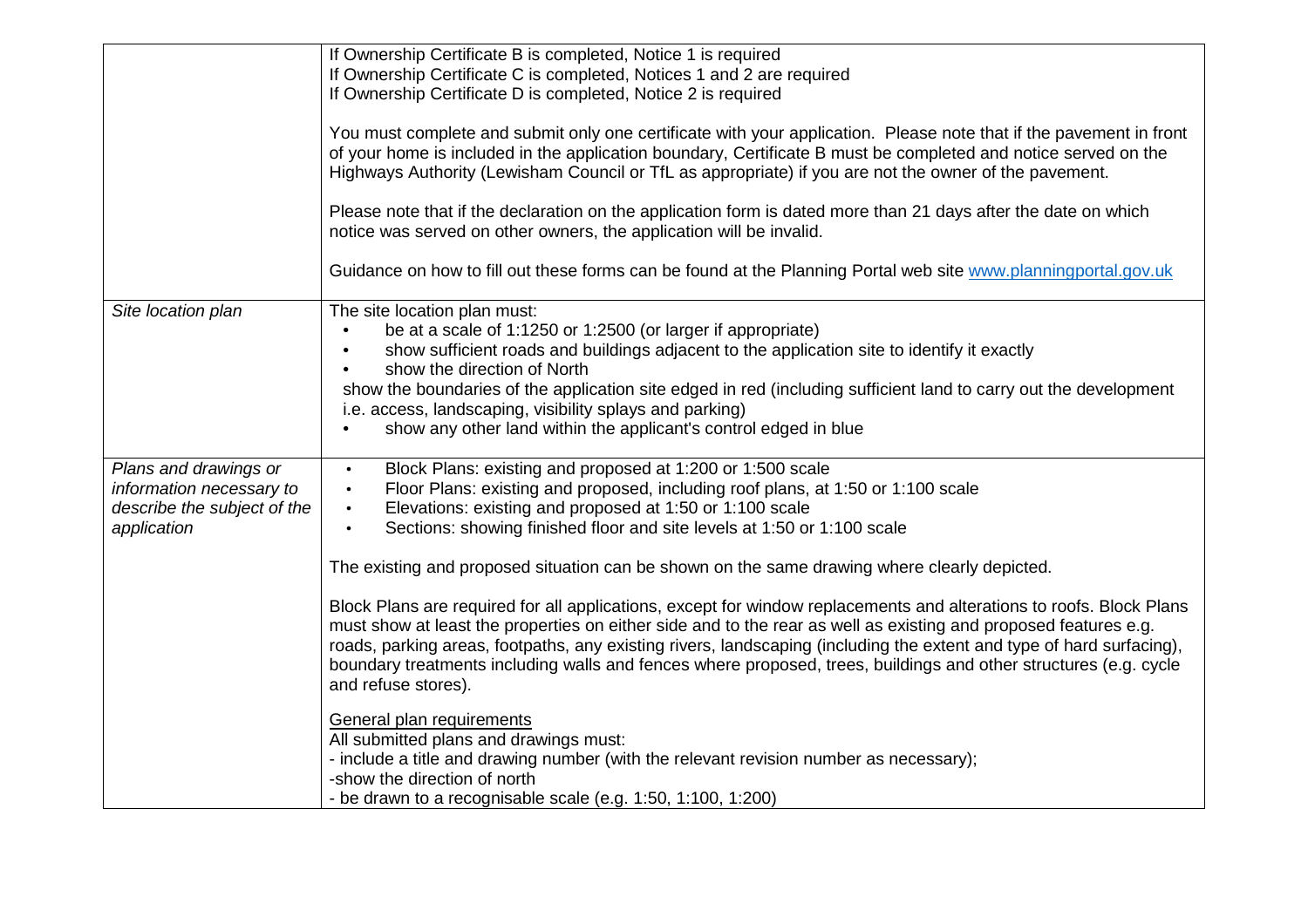|                    | - include key written dimensions and a scale bar showing a length of 1 metre and 5 or 10 metres<br>- state at which paper size the scale applies e.g. scale 1:200 at A3<br>- show the proposed development in relation to neighbouring properties<br>This information is required to provide clear information on the scale to avoid errors and misinterpretation due to<br>variations and accuracy associated with the copying and printing of plans that have been stored electronically.<br>We encourage you to group application drawings together within single pdf documents, based upon the type of<br>drawings (e.g. existing floorplans, or proposed floorplans & elevations together). For small scale proposals (e.g.<br>related to a single building), it can be helpful to show existing and proposed situations on one drawing.                                                                                                                                                                                                                                                                                                                                                  |
|--------------------|------------------------------------------------------------------------------------------------------------------------------------------------------------------------------------------------------------------------------------------------------------------------------------------------------------------------------------------------------------------------------------------------------------------------------------------------------------------------------------------------------------------------------------------------------------------------------------------------------------------------------------------------------------------------------------------------------------------------------------------------------------------------------------------------------------------------------------------------------------------------------------------------------------------------------------------------------------------------------------------------------------------------------------------------------------------------------------------------------------------------------------------------------------------------------------------------|
|                    | Applicants are encouraged to provide a list of submitted drawings and documents to assist in the validation<br>process.                                                                                                                                                                                                                                                                                                                                                                                                                                                                                                                                                                                                                                                                                                                                                                                                                                                                                                                                                                                                                                                                        |
| <b>Correct Fee</b> | Please follow this link which sets out the fee structure and guidance on exempt applications:<br>https://www.lewisham.gov.uk/myservices/planning/apply-for-planning-permission/Download-<br>forms/Pages/default.aspx<br>Each application must have a separate fee, we do not accept one fee for several applications at different<br>addresses. If you are submitting your application through the Planning Portal or another on-line application<br>submission service, you can pay online at the same time. However, if you submitting an application directly to us,<br>via email or post, you can make a payment by debit or credit card over the telephone by calling us on 020 8314<br>7400 between 9:00 and 17:00, Monday to Friday. Alternatively, we can contact you for payment if you endorse<br>either panel 1 or 2 of the application form (depending on who we should contact for payment) with "Card Payment<br>required". Please also ensure the correct contact telephone number has been entered on the form. We will then<br>telephone you to collect payment.<br>You can pay with most debit or credit cards, except Diners Club and American Express. We no longer accept |
|                    | cheques, unless this has been pre-agreed with us.                                                                                                                                                                                                                                                                                                                                                                                                                                                                                                                                                                                                                                                                                                                                                                                                                                                                                                                                                                                                                                                                                                                                              |

## **Local List of Requirements**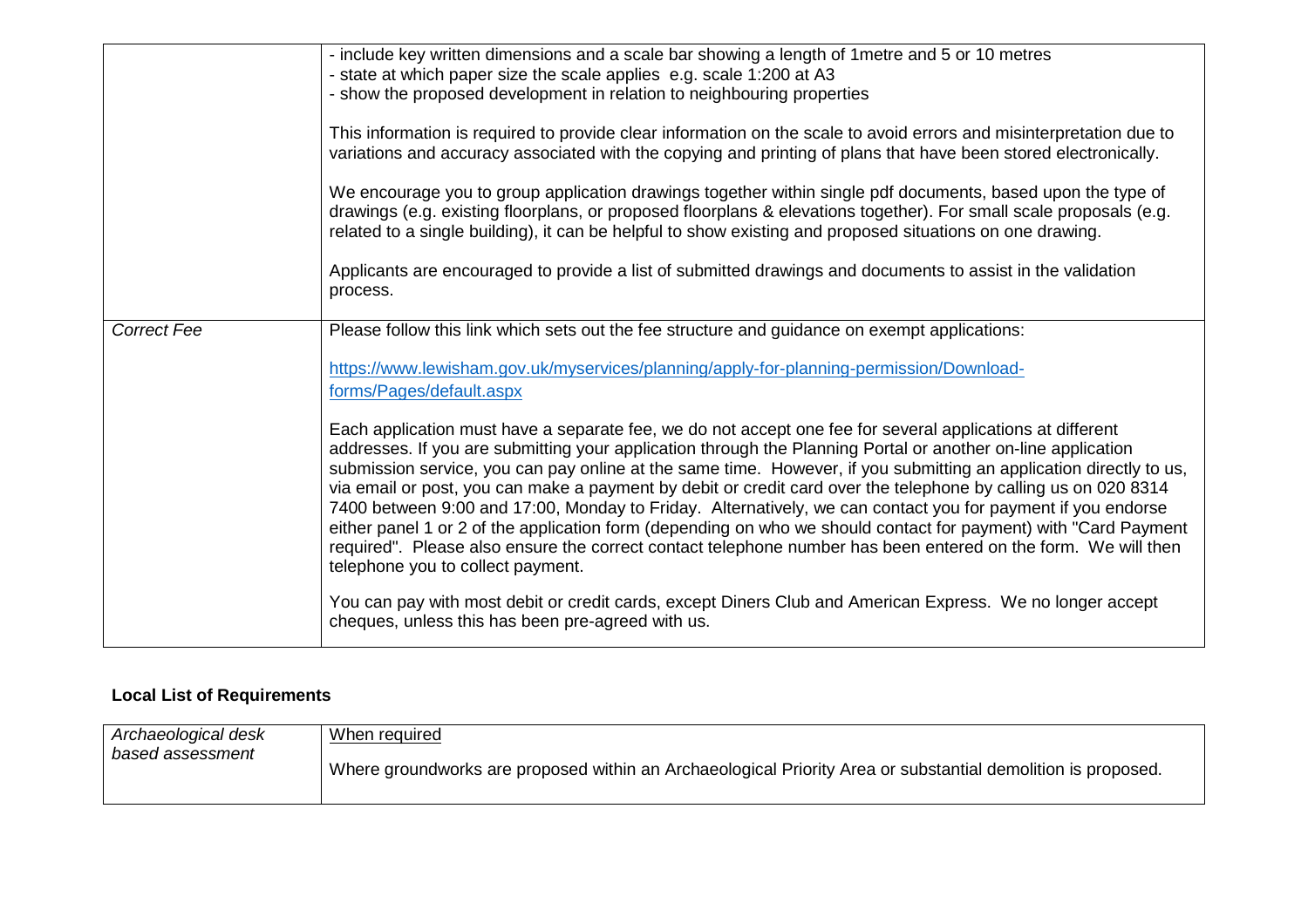|                                                         | <b>Minimum requirements</b>                                                                                                                                                                                                                                                                                                                                                                                                            |
|---------------------------------------------------------|----------------------------------------------------------------------------------------------------------------------------------------------------------------------------------------------------------------------------------------------------------------------------------------------------------------------------------------------------------------------------------------------------------------------------------------|
|                                                         | Desk based archaeological assessment or, where proposals listed above include new basements, extensions to<br>basements or other extensive groundworks, the results of an archaeological evaluation may be required. Early<br>consultation with Historic England's Archaeology Advisor is encouraged: https://historicengland.org.uk/services-<br>skills/our-planning-services/greater-london-archaeology-advisory-service/our-advice/ |
| CIL - Additional                                        | When required                                                                                                                                                                                                                                                                                                                                                                                                                          |
| <b>Information Requirement</b><br>Form                  | All applications                                                                                                                                                                                                                                                                                                                                                                                                                       |
|                                                         | Minimum requirements<br>Community Infrastructure Levy (CIL) - Determining whether a Development may be CIL Liable Planning                                                                                                                                                                                                                                                                                                             |
|                                                         | Application Additional Information Requirement form:<br>http://www.planningportal.gov.uk/uploads/1app/forms/cil_questions.pdf                                                                                                                                                                                                                                                                                                          |
|                                                         |                                                                                                                                                                                                                                                                                                                                                                                                                                        |
|                                                         | Guidance<br>This is required to calculate CIL in line with CIL regulations for the Mayor of London's CIL and local CIL.                                                                                                                                                                                                                                                                                                                |
| Daylight/Sunlight                                       | When required                                                                                                                                                                                                                                                                                                                                                                                                                          |
| assessment                                              | When the proposed development may have a potentially adverse effect on the daylight and/or sunlight enjoyed by<br>adjoining properties.                                                                                                                                                                                                                                                                                                |
|                                                         | <b>Minimum requirements</b><br>All submissions must include an overshadowing study, showing shadow diagrams at different times of day and<br>throughout the year, and plans showing the 25 and 45 degree tests applied, as relevant. Further guidance can be<br>found in the Building Research Establishment (BRE) document 'Site Layout Planning for Daylight and Sunlight: A<br>guide to good practice (2011)'.                      |
| Ecological (Biodiversity)<br><b>Surveys and Reports</b> | When required<br>Any site with protected species or where desktop surveys show protected species on site or in the vicinity.                                                                                                                                                                                                                                                                                                           |
|                                                         | Minimum requirements<br>Where an ecological report is required to accompany a planning application, the appropriate report is an<br>Ecological Impact Assessment (EcIA) Report (or an Ecology/Biodiversity Chapter of an Environmental Impact<br>Assessment Report for an EIA project).                                                                                                                                                |
|                                                         | Under normal circumstances it is not appropriate to submit a Preliminary Ecological Appraisal Report (PEAR) as<br>part of a planning application, because the scope of a PEAR is unlikely to fully meet planning authority                                                                                                                                                                                                             |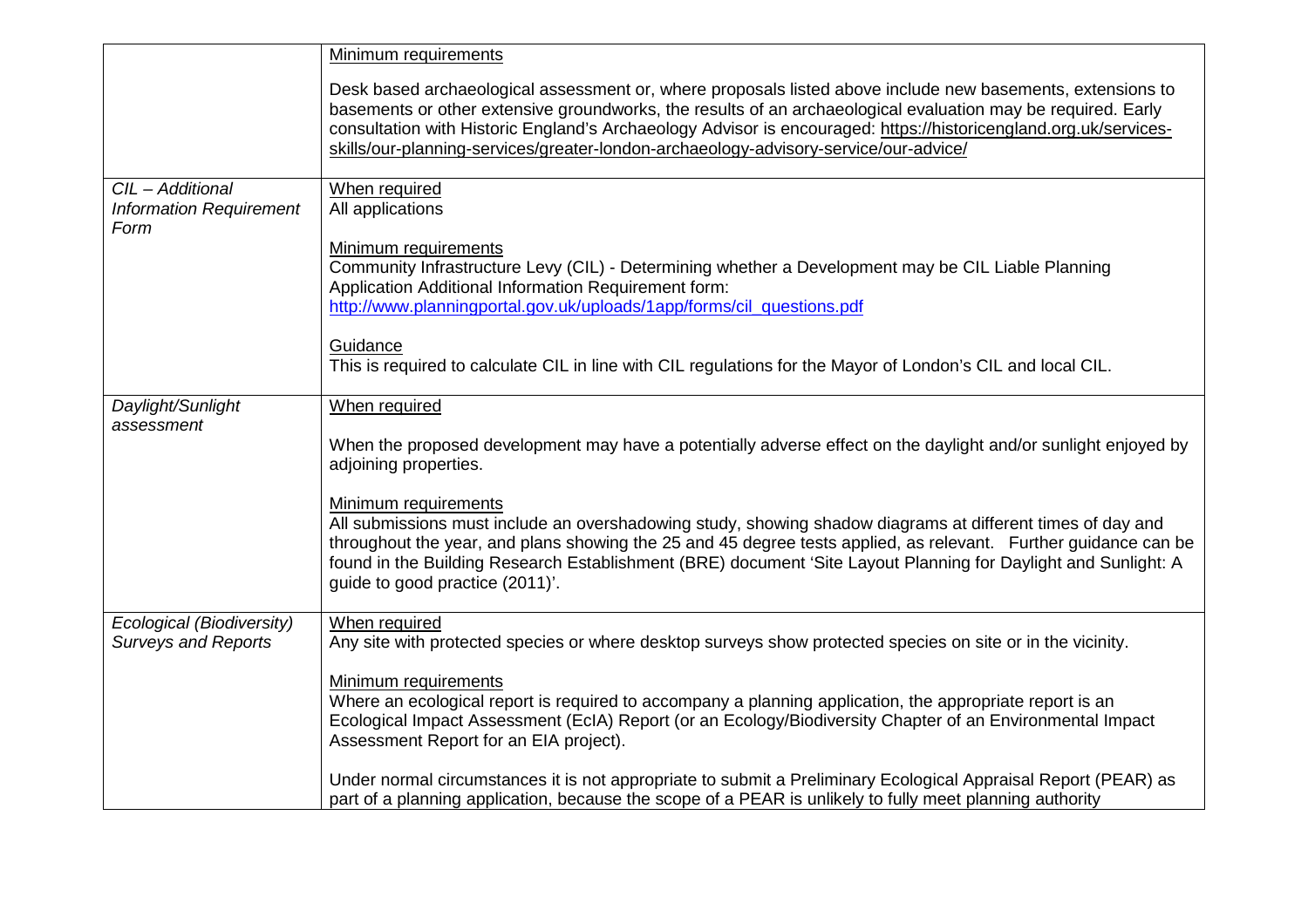requirements in respect of biodiversity policy and implications for protected species.

In some cases it may be appropriate and acceptable to submit an EcIA Report to accompany a planning application which is based solely on biodiversity data collected during the PEA process. This is the case where the following circumstances apply:

1) No further surveys beyond the desk study and field survey are necessary to allow an assessment of ecological effects and to design appropriate mitigation

## AND

 2) There is sufficient information available about the design of the project to allow a full assessment of ecological effects, or no significant ecological effects are predicted.

### AND

 3) There is sufficient information available about the ecological mitigation (and enhancement) measures proposed, and these can be secured through a planning condition or obligation.

The appropriate report to be submitted with the application in such cases is an EcIA report. The scope of an EcIA report submitted in these circumstances should be proportionate to the scale of the likely ecological effects..

The submitted report must comply with:

• BS 42020: 2013 Biodiversity – Code of Practice for Planning and Development

 • The Chartered Institute of Ecology and Environmental Management (CIEEM) Guidelines for Ecological Report Writing and Competencies for Species Survey https://www.cieem.net/publications-info

 • Lewisham Biodiversity Planning Guidance https://natureconservationlewisham.co.uk/lewisham-biodiversitygroup/

### **Guidance**

 An EcIA report assesses the impacts of a development proposal on ecological features, clearly identifying any 'significant effects' as well as impacts on any designated sites or protected species, and detailing both the mitigation measures required, and how these will be secured. Where a formal EIA is required the Ecological Impact Assessment will be presented as a chapter of an Environmental Statement (ES). This has the same purpose and content as an EcIA Report although the structure may differ to ensure consistency across the ES. The scope of the ecological assessment chapter of an ES should be confirmed through a formal scoping opinion.

Please note: a Preliminary Ecological Appraisal Report (PEAR) provides the results of initial ecological surveys associated with a proposed development. The report is used to identify further ecological surveys necessary to inform an EcIA, to identify ecological constraints to a project and make recommendations for design changes, and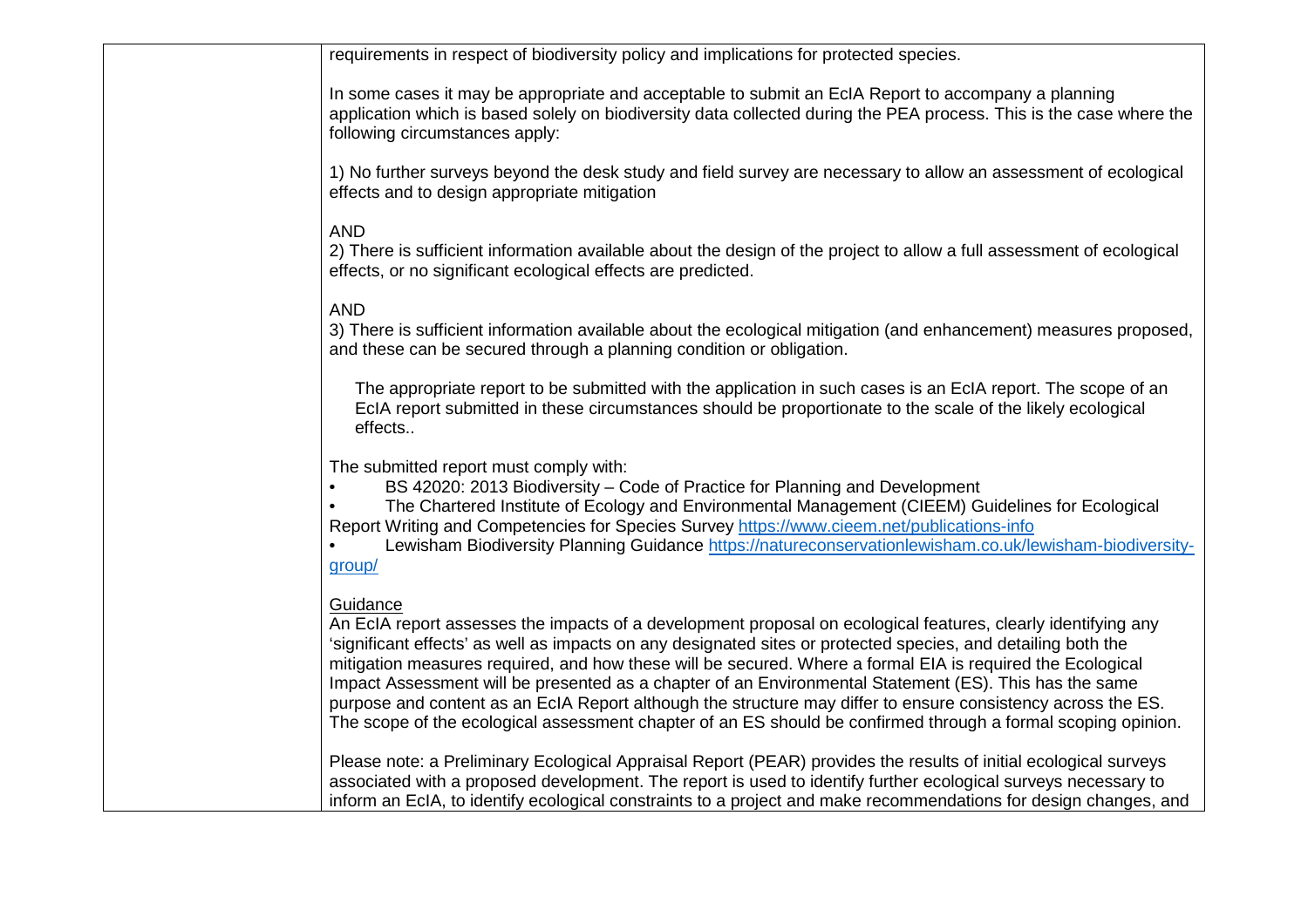|                              | to highlight opportunities for ecological enhancement. It can be used as a scoping report (for non-EIA projects), but<br>should not be submitted as part of a planning application unless it can be determined that the project would have<br>no significant ecological effects, no mitigation is required and no further surveys are necessary; with the exception<br>of such cases it should be superseded by an EcIA report.                                   |
|------------------------------|-------------------------------------------------------------------------------------------------------------------------------------------------------------------------------------------------------------------------------------------------------------------------------------------------------------------------------------------------------------------------------------------------------------------------------------------------------------------|
|                              | Lewisham Biodiversity Planning Guidance<br>Dependent on the specific site and ecological interest, you may need to provide further details beyond the<br>minimum validation requirements in order for your application to be determined. You are advised to refer to<br>Lewisham's Biodiversity Planning Guidance Notes for comprehensive requirements:<br>http://natureconservationlewisham.co.uk/lewisham-biodiversity-group/                                   |
|                              | Please note that surveys should be carried out using recognised survey methodology and following good practice<br>guidelines i.e. in suitable weather conditions, at an appropriate time and of appropriate duration and frequency.<br>Reports must use up to date surveys that are based on the latest legislation and carried out by a suitably qualified<br>ecologist registered with the Chartered Institute of Ecology and Environmental Management (CIEEM). |
| <b>Flood Risk Assessment</b> | When required<br>All domestic extensions in Flood Zones 2 and 3. Your property's flood zone can be checked at the following<br>website:                                                                                                                                                                                                                                                                                                                           |
|                              | https://flood-map-for-planning.service.gov.uk/                                                                                                                                                                                                                                                                                                                                                                                                                    |
|                              | Minimum requirements<br>Completed Flood Risk Questionnaire, which can be downloaded from the Council's website at the following link:                                                                                                                                                                                                                                                                                                                             |
|                              | https://www.lewisham.gov.uk/myservices/planning/apply-for-planning-permission/Pages/Validation-<br>requirements.aspx                                                                                                                                                                                                                                                                                                                                              |
|                              | Guidance<br>More detailed guidance on the content of FRAs can be found on the following link:<br>https://www.gov.uk/guidance/flood-risk-assessment-standing-advice                                                                                                                                                                                                                                                                                                |
| <b>Heritage Statement</b>    | When required<br>Required for all developments within conservation areas or relating to listed buildings, locally listed buildings,<br>archaeological remains and Scheduled Ancient Monuments. This includes householder applications.                                                                                                                                                                                                                            |
|                              | Minimum requirements<br>Applications must be accompanied by a description of the significance of the heritage asset affected, the                                                                                                                                                                                                                                                                                                                                 |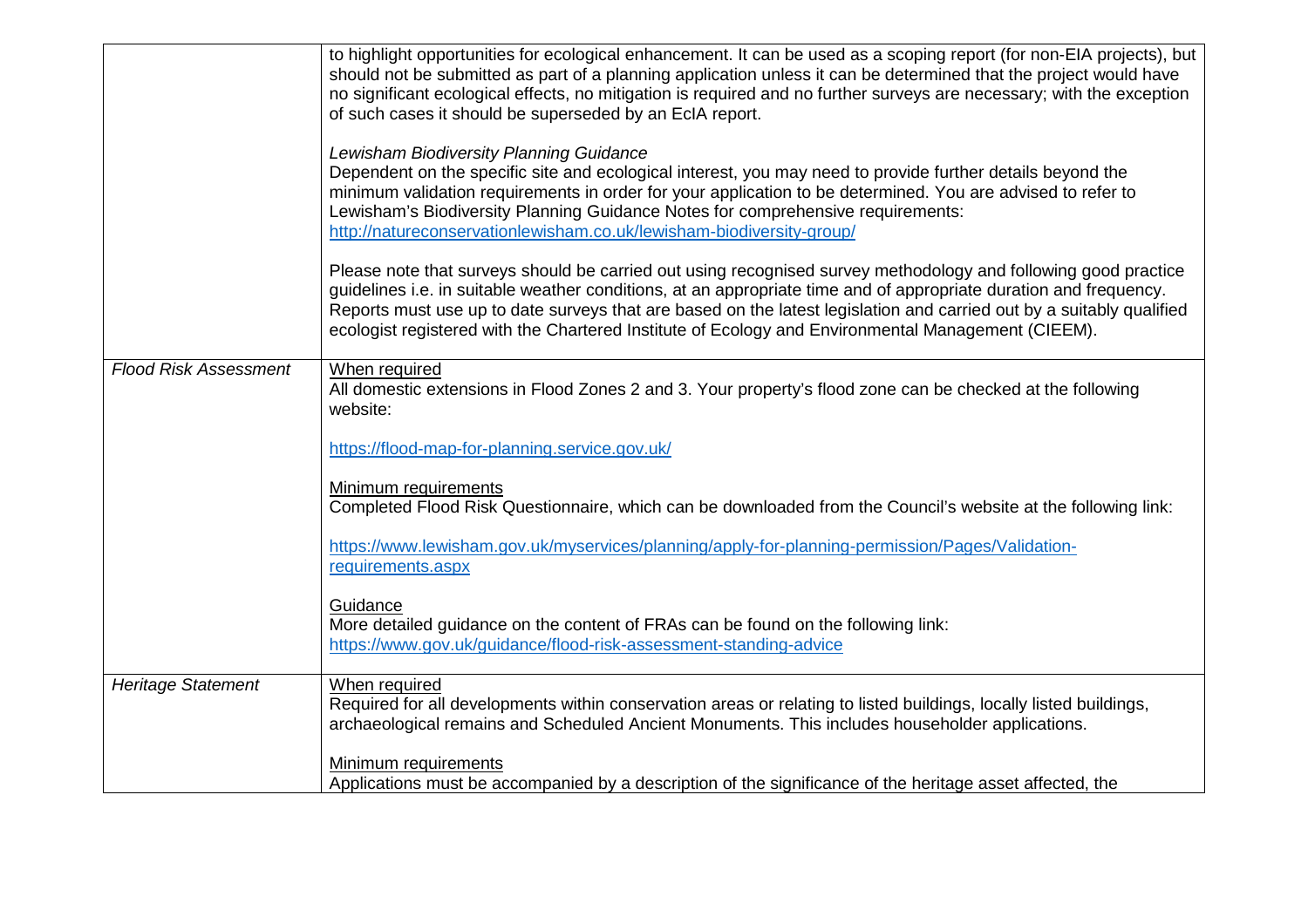|                                                 | contribution of the setting to that significance, the impact of the proposals on the significance. Where there are<br>major works and/or a number of alterations proposed to a listed building (including repairs), a full schedule of the<br>works will need to accompany the heritage statement and shall include a method statement explaining the<br>principles for the works.<br>The amount of detail provided should be proportionate to the importance of the asset. Applications, where the<br>extent of the proposal's impact on the significance of any heritage assets affected cannot be adequately<br>understood from the application and supporting documents, will not be validated. Photographs may be helpful in<br>support of applications affecting conservation areas and listed buildings.<br>Please see our guidance on the writing of Heritage statements. |
|-------------------------------------------------|-----------------------------------------------------------------------------------------------------------------------------------------------------------------------------------------------------------------------------------------------------------------------------------------------------------------------------------------------------------------------------------------------------------------------------------------------------------------------------------------------------------------------------------------------------------------------------------------------------------------------------------------------------------------------------------------------------------------------------------------------------------------------------------------------------------------------------------------------------------------------------------|
| Photographs and                                 | When required                                                                                                                                                                                                                                                                                                                                                                                                                                                                                                                                                                                                                                                                                                                                                                                                                                                                     |
| Photomontages                                   | May be required for applications affecting the setting, character or appearance of a listed building or conservation<br>area.                                                                                                                                                                                                                                                                                                                                                                                                                                                                                                                                                                                                                                                                                                                                                     |
|                                                 | Minimum requirements<br>Photomontage or CGI images showing the proposed new development within the existing street scene or from the<br>public realm as relevant.                                                                                                                                                                                                                                                                                                                                                                                                                                                                                                                                                                                                                                                                                                                 |
|                                                 | Guidance<br>Photomontage and CGI images are useful tools to demonstrate the impact of a development and the relationship<br>with the existing context. The location of CGIs for the short term and long term views should be discussed and<br>agreed with officers prior to submission. CGIs should directly relate to the townscape assessment.                                                                                                                                                                                                                                                                                                                                                                                                                                                                                                                                  |
| <b>Structural Survey</b>                        | When required<br>All applications involving substantial works where the retained structure is changing significantly, the proposal<br>includes a basement or the development is affecting the foundations.                                                                                                                                                                                                                                                                                                                                                                                                                                                                                                                                                                                                                                                                        |
|                                                 | Minimum requirements<br>This should fully assess the impact of the proposal on structural stability including potential impacts on<br>adjacent/nearby properties. This assessment should be prepared and self-certified by a suitably qualified<br>chartered engineer, who is a member of the relevant professional body.                                                                                                                                                                                                                                                                                                                                                                                                                                                                                                                                                         |
| Tree survey/Arboricultural<br><b>Assessment</b> | When required<br>All applications where there are trees within the application site, or on land adjacent that would influence or be<br>affected by the development (including street trees)                                                                                                                                                                                                                                                                                                                                                                                                                                                                                                                                                                                                                                                                                       |